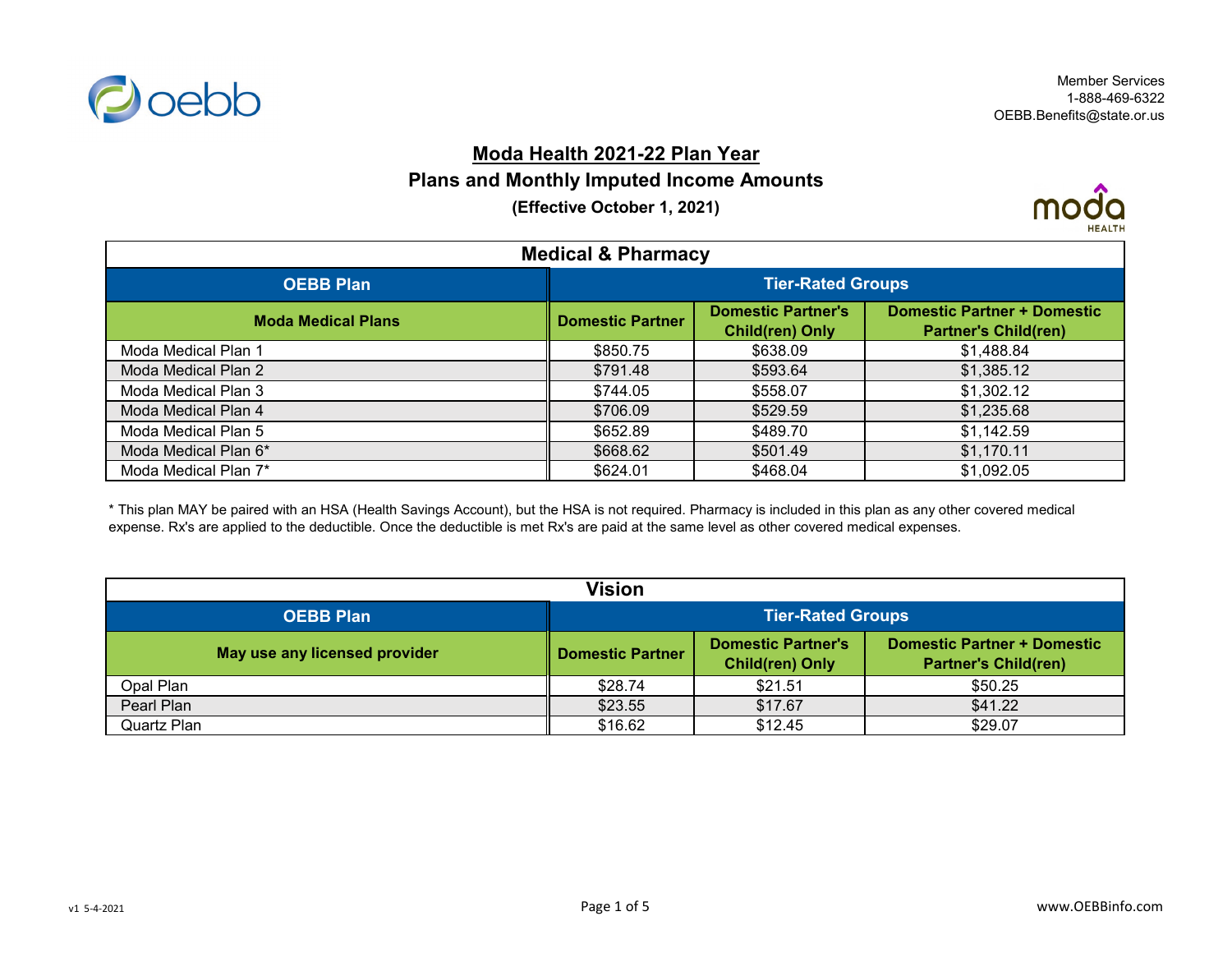

#### **Moda Health/Delta Dental 2021-22 Plan Year**

**Plans and Monthly Imputed Income Amounts**

**(Effective October 1, 2021)**

Δ DELTA DENTAL'

| <b>Dental and Orthodontia</b>                             |                          |                                                     |                                                                   |
|-----------------------------------------------------------|--------------------------|-----------------------------------------------------|-------------------------------------------------------------------|
| <b>OEBB Plan</b>                                          | <b>Tier-Rated Groups</b> |                                                     |                                                                   |
| Provider network noted in plan name below                 | <b>Domestic Partner</b>  | <b>Domestic Partner's</b><br><b>Child(ren) Only</b> | <b>Domestic Partner + Domestic</b><br><b>Partner's Child(ren)</b> |
| Premier Plan 1 - Delta Dental Premier Network             | \$64.53                  | \$79.13                                             | \$143.66                                                          |
| Premier Plan 5 - Delta Dental Premier Network             | \$56.95                  | \$69.83                                             | \$126.78                                                          |
| Premier Plan 6* - Delta Dental Premier Network            | \$42.53                  | \$43.83                                             | \$86.36                                                           |
| Exclusive PPO Incentive Plan** - Delta Dental PPO Network | \$55.68                  | \$68.27                                             | \$123.95                                                          |
| Exclusive PPO Plan** - Delta Dental PPO Network           | \$38.06                  | \$46.67                                             | \$84.73                                                           |

\* This plan has no orthodontia coverage

\*\* This plan has no out-of-network benefit. Services performed by providers outside the Delta Dental PPO network are not covered unless for a dental emergency. Covered emergencies consist of problem focused exam, palliative treatment and x-rays. All other services are considered non-covered.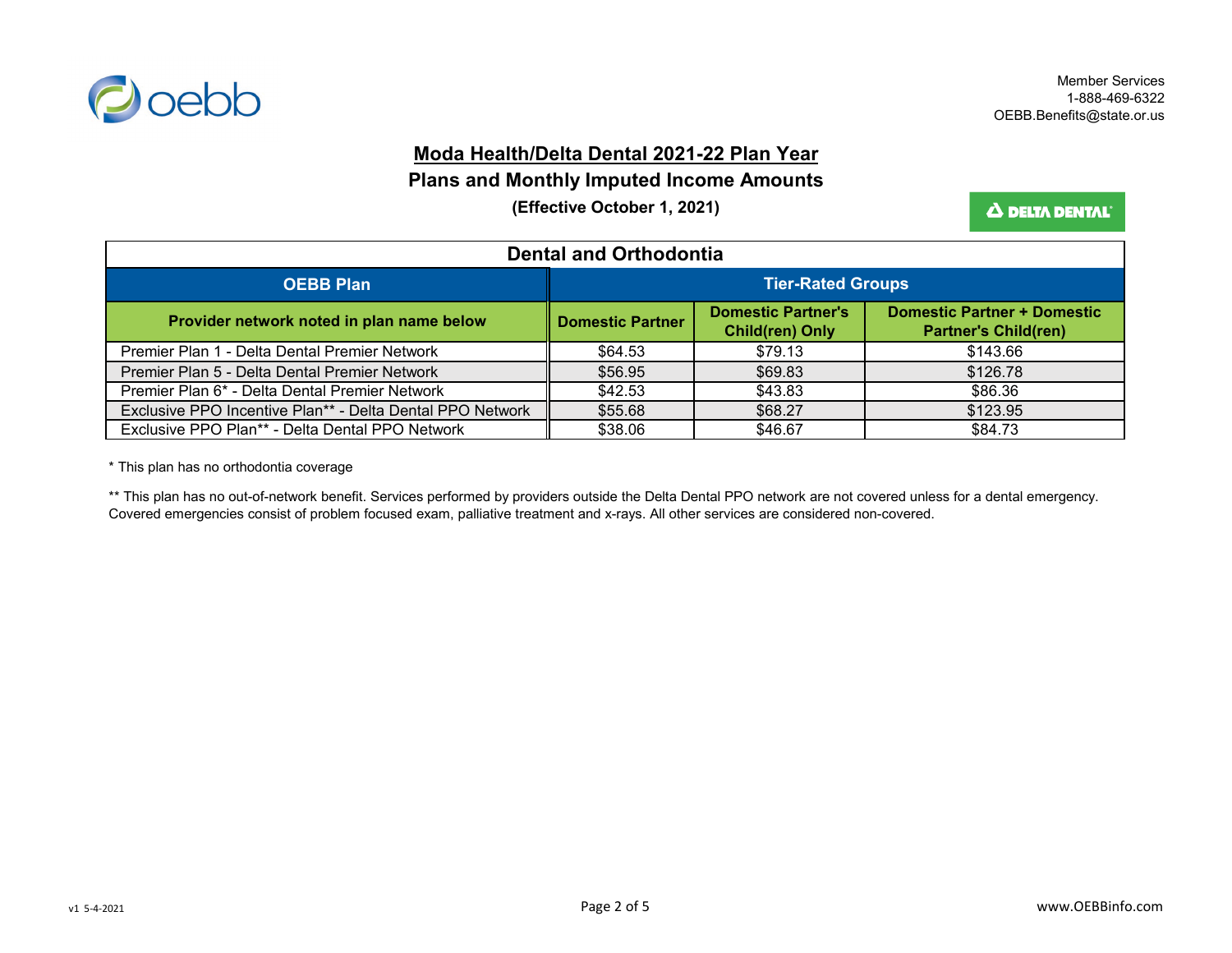

### **Kaiser Permanente 2021-22 Plan Year**

### **Plans and Monthly Imputed Income Amounts**

**(Effective October 1, 2021)**



| <b>Medical and Pharmacy</b>                                                           |                          |                                                     |                                                                   |
|---------------------------------------------------------------------------------------|--------------------------|-----------------------------------------------------|-------------------------------------------------------------------|
| <b>OEBB Plan</b>                                                                      | <b>Tier-Rated Groups</b> |                                                     |                                                                   |
| Must use Kaiser Permanente facilities and providers for all<br>non-emergency services | <b>Domestic Partner</b>  | <b>Domestic Partner's</b><br><b>Child(ren) Only</b> | <b>Domestic Partner + Domestic</b><br><b>Partner's Child(ren)</b> |
| Kaiser Medical Plan 1                                                                 | \$761.84                 | \$571.38                                            | \$1,333.22                                                        |
| Kaiser Medical Plan 2A                                                                | \$630.41                 | \$472.21                                            | \$1,102.62                                                        |
| Kaiser Medical Plan 2B                                                                | \$610.32                 | \$457.16                                            | \$1,067.48                                                        |
| Kaiser Medical Plan 3*                                                                | \$465.18                 | \$348.20                                            | \$813.38                                                          |

\* This plan MAY be paired with an HSA (Health Savings Account), but the HSA is not required. Pharmacy is included in this plan as any other covered medical expense. Rx's are applied to the deductible. Once the deductible is met Rx's are paid at the same level as other covered medical expenses.

| <b>Dental and Orthodontia</b>                                                |                          |                           |                                    |
|------------------------------------------------------------------------------|--------------------------|---------------------------|------------------------------------|
| <b>OEBB Plan</b>                                                             | <b>Tier-Rated Groups</b> |                           |                                    |
| Must use Kaiser Permanente facilities and providers for all Domestic Partner |                          | <b>Domestic Partner's</b> | <b>Domestic Partner + Domestic</b> |
| non-emergency services                                                       |                          | <b>Child(ren) Only</b>    | <b>Partner's Child(ren)</b>        |
| Kaiser Dental Plan                                                           | \$87.70                  | \$65.77                   | \$153.47                           |

| <b>Vision</b>                                                                         |                                                                                                                                                     |        |         |
|---------------------------------------------------------------------------------------|-----------------------------------------------------------------------------------------------------------------------------------------------------|--------|---------|
| <b>Tier-Rated Groups</b><br><b>OEBB Plan</b>                                          |                                                                                                                                                     |        |         |
| Must use Kaiser Permanente facilities and providers for all<br>non-emergency services | <b>Domestic Partner + Domestic</b><br><b>Domestic Partner's</b><br><b>Domestic Partner</b><br><b>Child(ren) Only</b><br><b>Partner's Child(ren)</b> |        |         |
| Kaiser Vision Plan                                                                    | \$9.64                                                                                                                                              | \$7.23 | \$16.87 |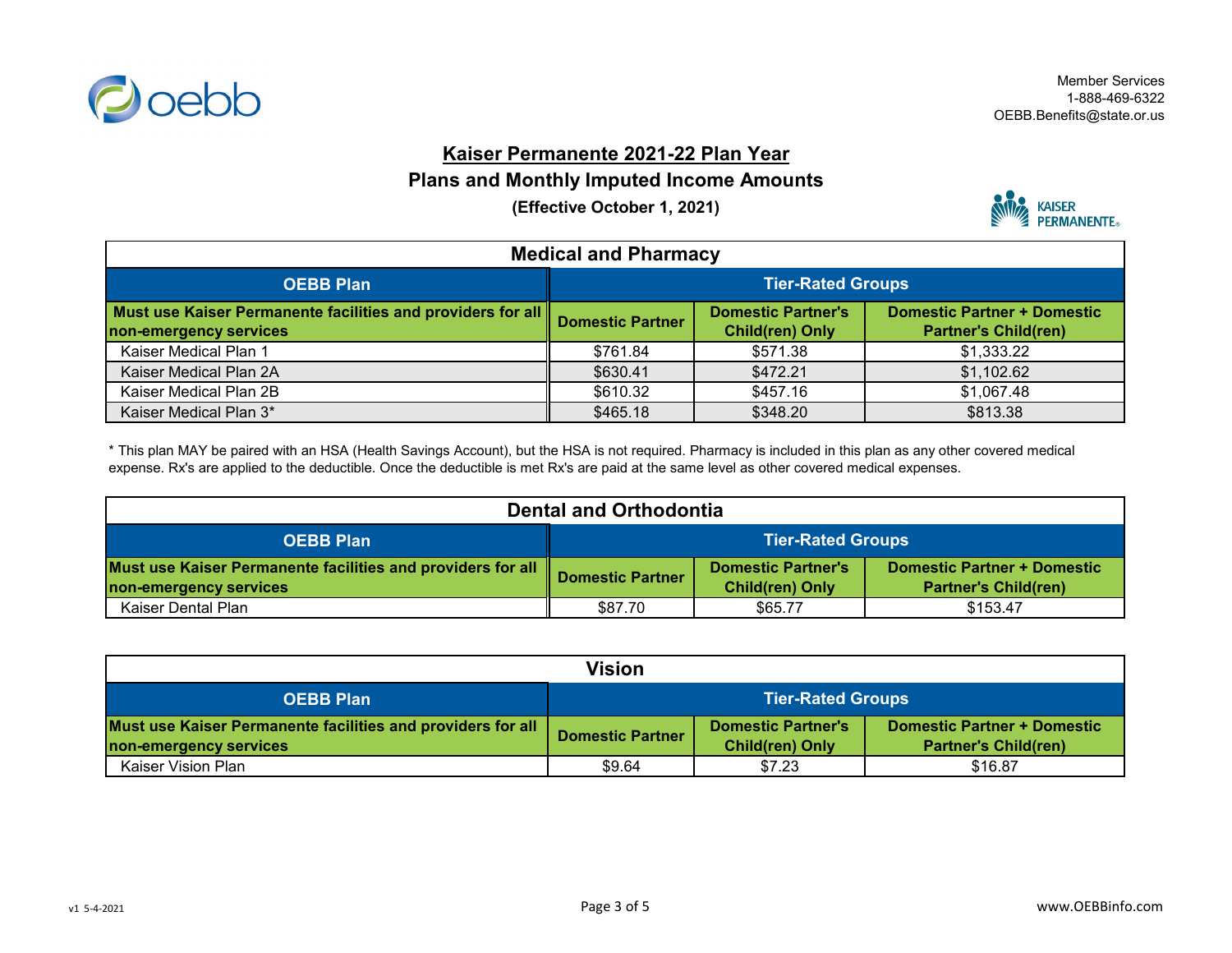

# **Williamette Dental Group 2021-22 Plan Year**

**Plans and Monthly Imputed Income Amounts**

**(Effective October 1, 2021)**



| <b>Dental and Orthodontia</b>                                                               |                                                                                                                                                     |         |         |
|---------------------------------------------------------------------------------------------|-----------------------------------------------------------------------------------------------------------------------------------------------------|---------|---------|
| <b>OEBB Plan</b>                                                                            | <b>Tier-Rated Groups</b>                                                                                                                            |         |         |
| Must use Willamette Dental Group facilities and providers<br>for all non-emergency services | <b>Domestic Partner + Domestic</b><br><b>Domestic Partner's</b><br><b>Domestic Partner</b><br><b>Child(ren) Only</b><br><b>Partner's Child(ren)</b> |         |         |
| Willamette Dental Plan                                                                      | \$46.60                                                                                                                                             | \$52.67 | \$99.27 |